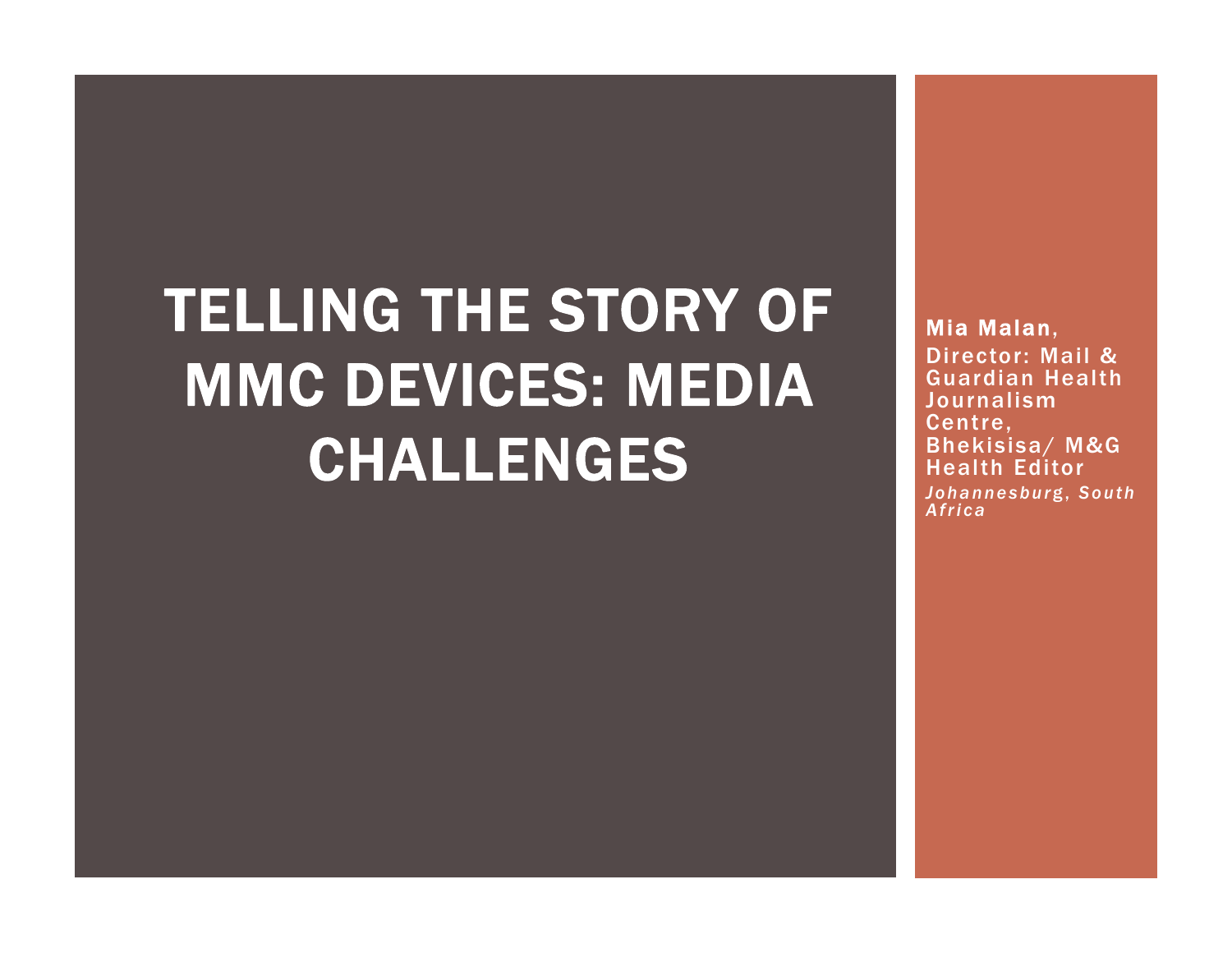## NEGATIVE OR INACCURATE REPORTING ON MC

- Botswana: 27% of articles
- Uganda 26% of articles
- **EXAMPLE 20% of articles**
- **Tanzania 14% of articles**
- South Africa 5% of articles
- Kenya 0% of articles
- AVAC/USAID media content analysis (December 1, 2011 August 31, 2012)
- Most common mistake: Confusion over the science around the 60% efficacy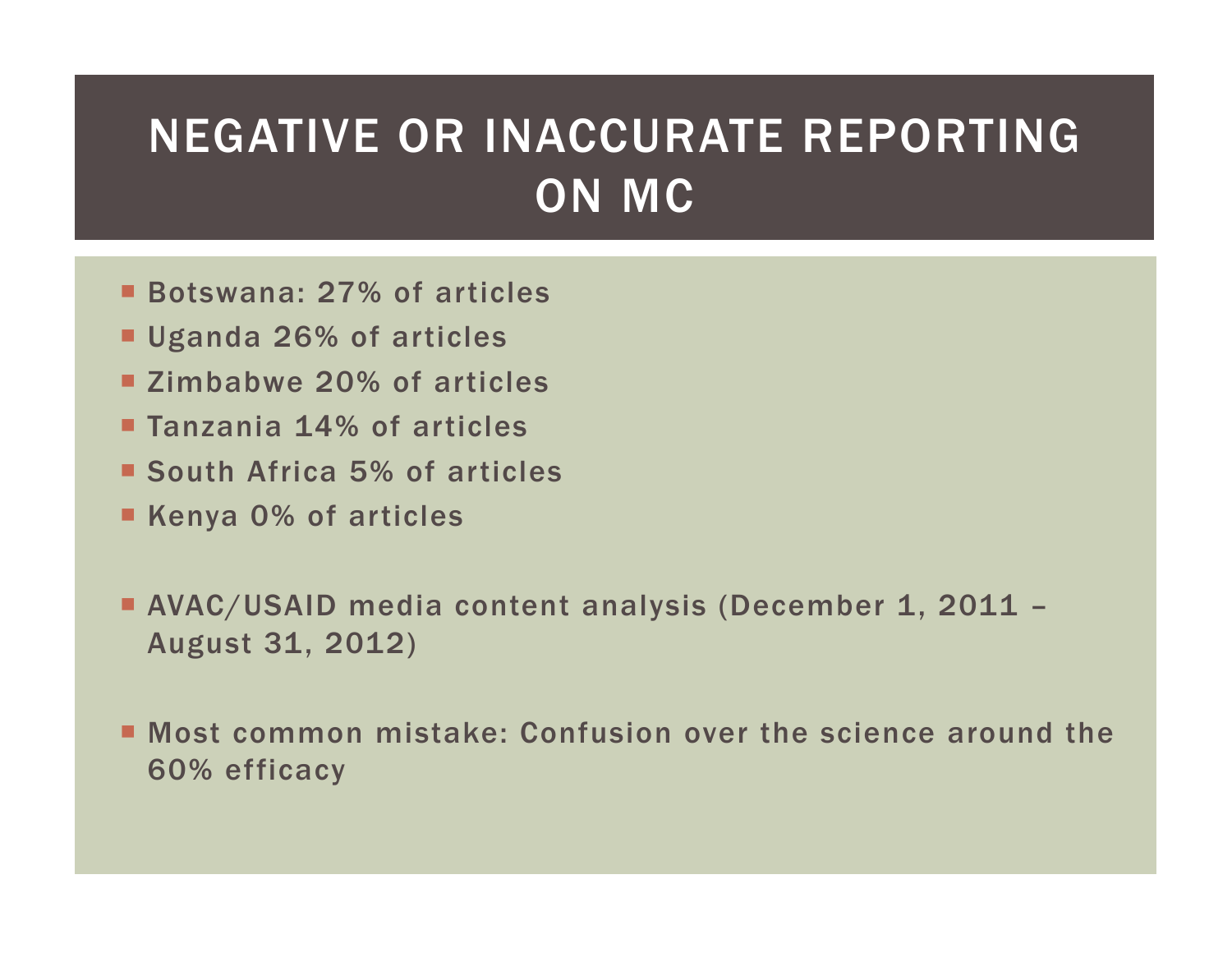### LESSONS FROM KENYA

- Strong partnerships between the media, government and NGOs
- **Significant amount of media training and mentoring** (Internews plays a significant role) – a strong cadre of health journalists have been developed over a ten year period
- Several incentives for journalists to report on VMMC: travel grants, awards, access to equipment
- **Regular media monitoring of VMMC reporting**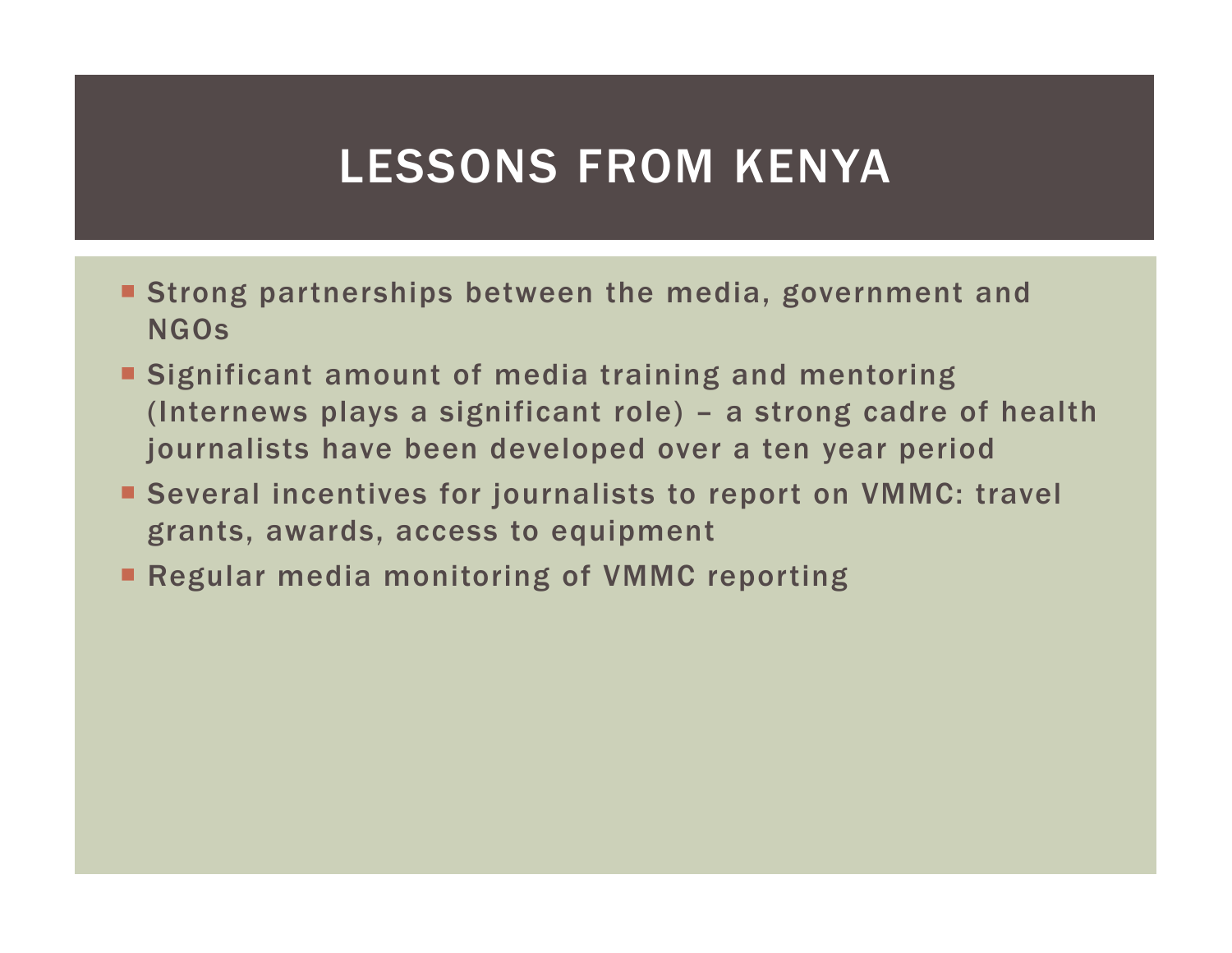# REPORTING ON VMMC DEVICES: WHAT DO JOURNALISTS GET CONFUSED ABOUT?

#### **IF'S TECHNICAL: What does prequalification mean?**

- Kenya: Journalists perceive "pre"qualification as something that precedes another process. They asked: "Is there another level of approval that PrePex would need to attain before wide scale use? (AVAC/Internews science café, July 2013)

#### • IT'S TECHNICAL: It's hard to understand pain levels

A new medical male circumcision device, which could be a pain-free alternative to surgical circumcision, is about to be piloted in South Africa. (Specialist Health Reporter, SA national newspaper)

#### \* IT'S TECHNICAL: Who can administer PrePex? Few journalists have read the actual studies and, as a result, quote doctors out of context

The device "can be used by any person as long as they have been properly trained to use it", said Dr Ntlotleng Mabena. (Specialist Health Reporter, SA national newspaper)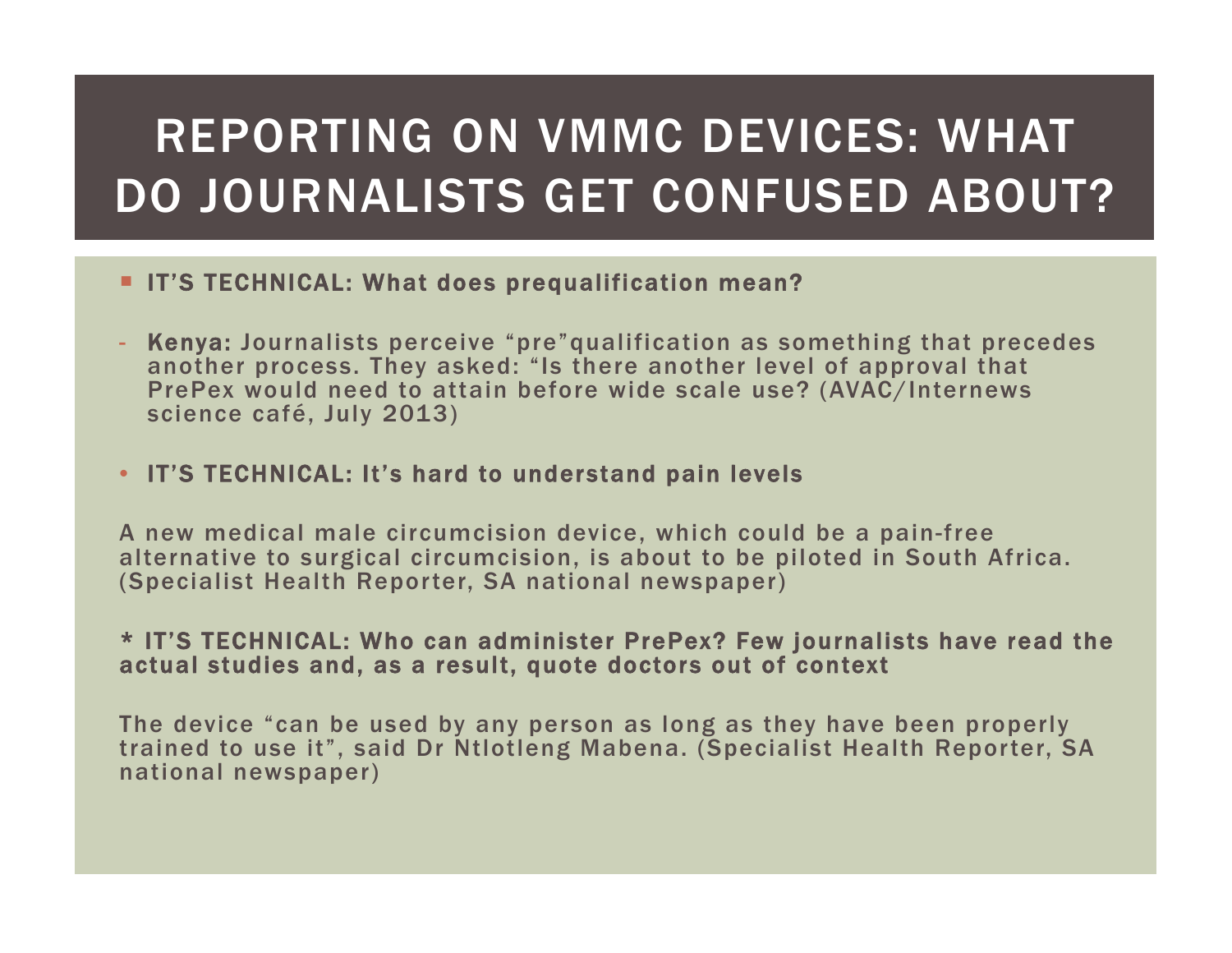# WHAT DO JOURNALISTS GET CONFUSED ABOUT?

### IT'S TECHNICAL: Confusion about which devices have been prequalified

**• Doctors are now hoping a new instrument called the PrePex** circumcision device will make the practice easier and less painful. It is one of only two non-surgical circumcision devices pre-approved by the World Health Organisation. (SA TV national station)

### IT'S TECHNICAL: Confusion about the difference between surgical and non-surgical circumcisions

 Surgical circumcisions using the TaraKlamp may be replaced by a new device which does not require a doctor's expertise for circumcision (SA national newspaper)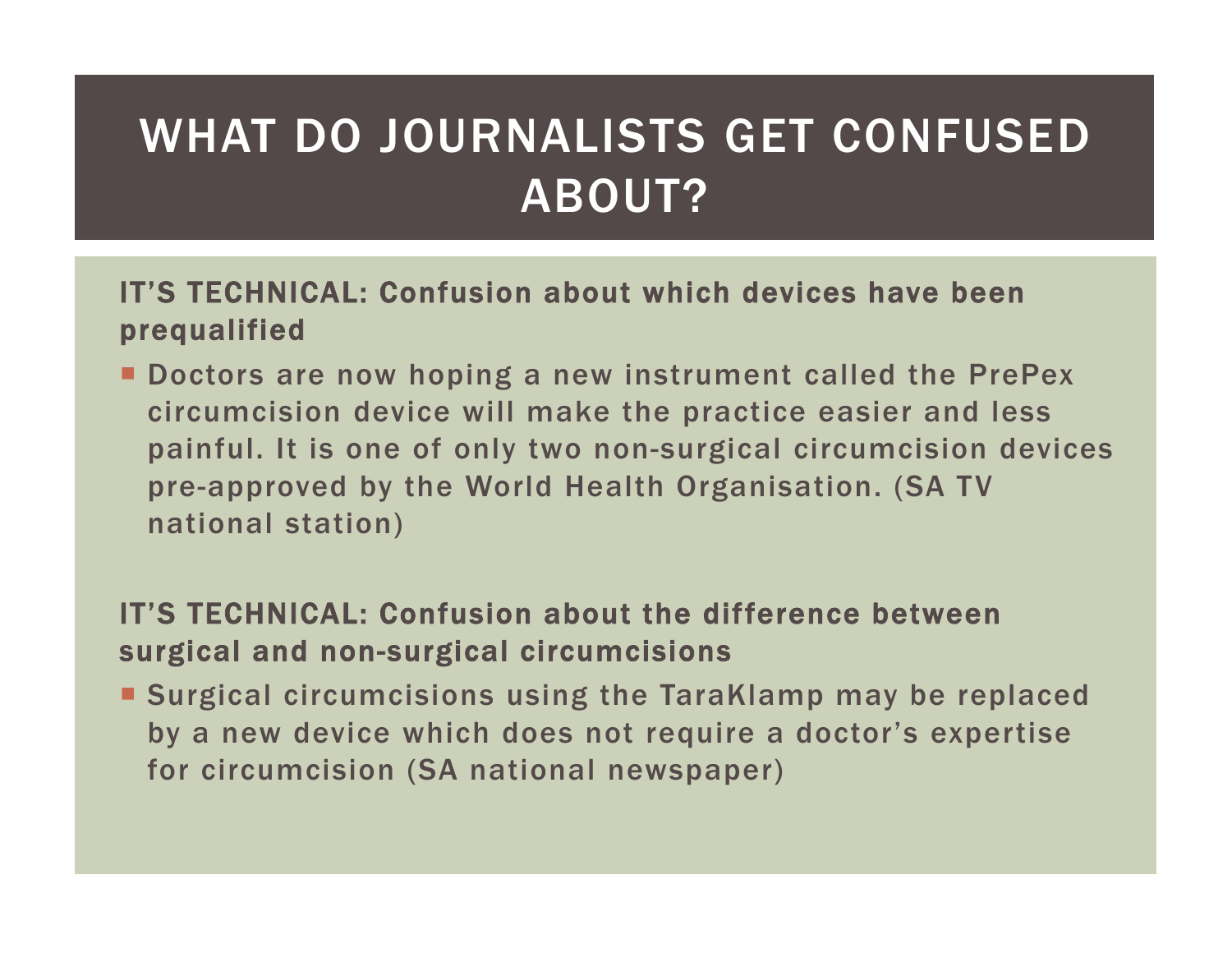### WHAT CAN YOU DO TO HELP?

- Give journalists access to accurate information, but first you need to get them to read your press releases and media invitations. YOU NEED A NEWS ANGLE – SOMETHING THAT EXPLAINS WHY AN ISSUE IS IMPORTANT
- Example:
- Bhekisisa/AVAC/CAPRISA Media briefing at SA Aids Conference in Durban, April 2013
- 35 people attended of which 22 were journalists
- 19 media articles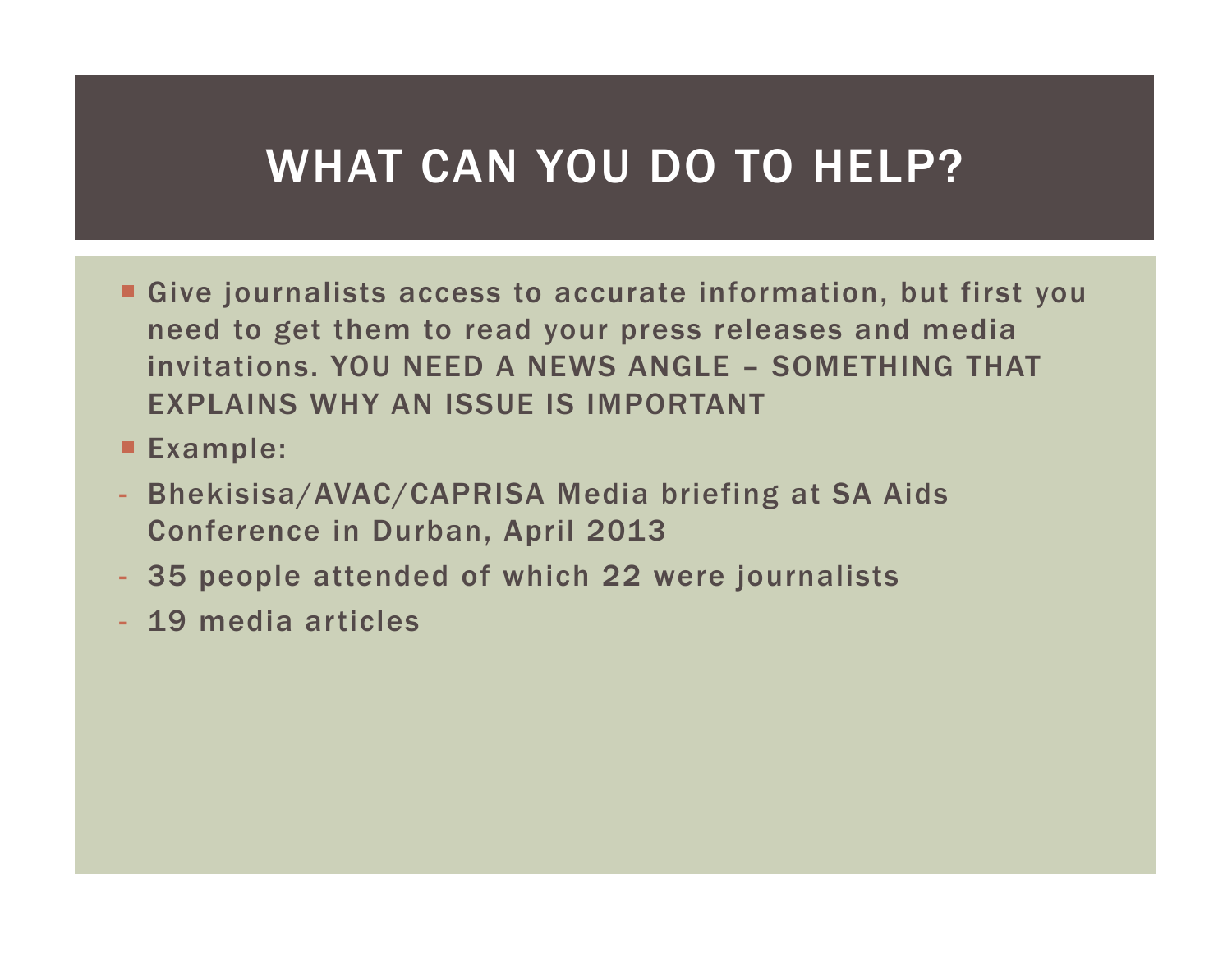# Media briefing

**HIV CONFERENCE WEBSITE** 

Will non-surgical circumcision devices help SA to speed up me circumcisions? And will they make traditional circumcisions sa

The SA government has medically circumcised almost 1-million men. This their chances of contracting HIV by more than half. But it's far away fron target of 4.3-million circumcised men by 2016. We need to drastically sp process.

Two weeks ago, the **World Health Organisation** (WHO) approved a non-s the Prepex, with which medical circumcisions can be performed cheaper Nurses can administer it, so doctors aren't necessary.

Is this the answer to SA's botched traditional circumcisions? And what a controversial TaraKlamp that has not been endorsed by the WHO?

Came and hoar how our government plans to use the Prepay. The hoad of the hoal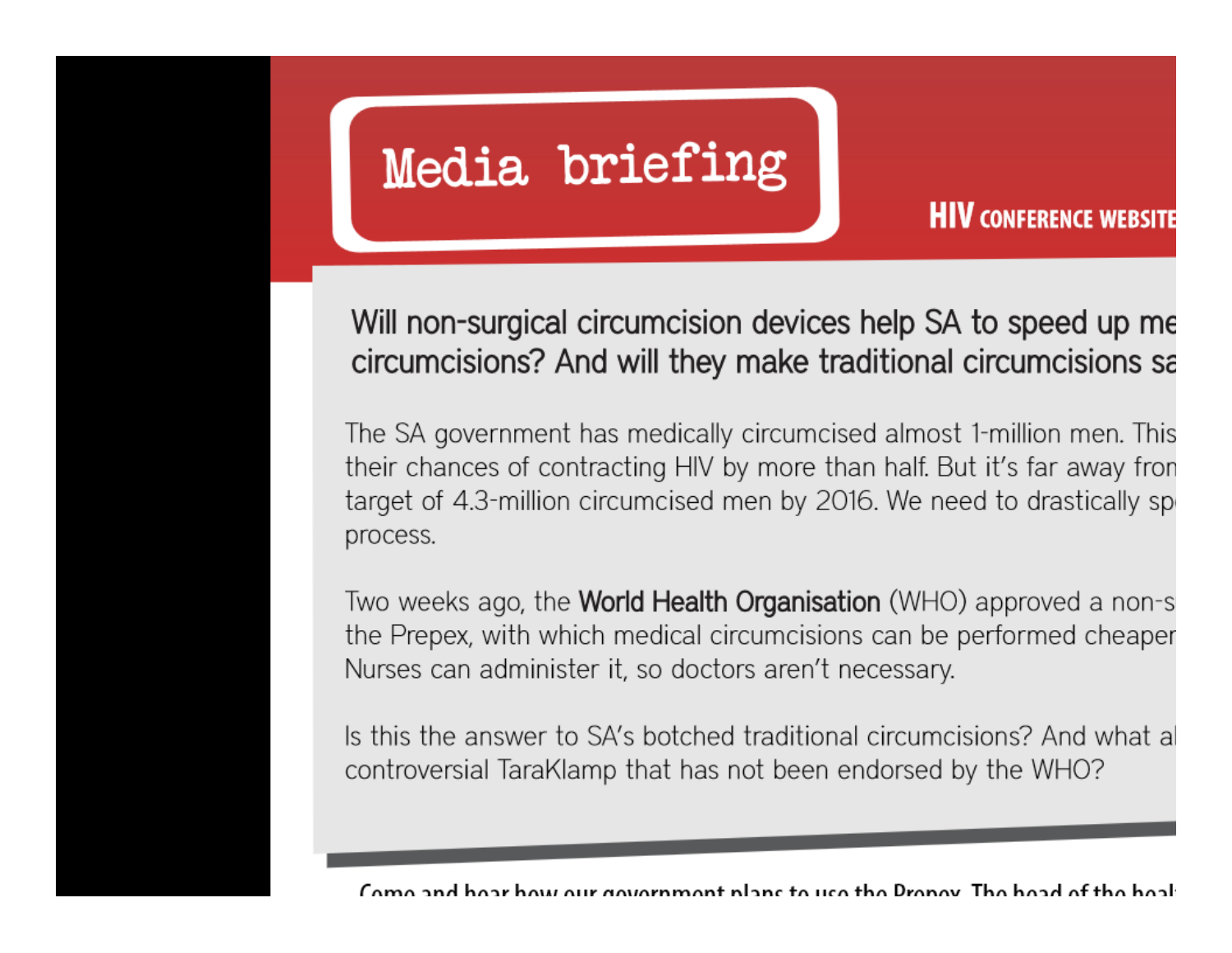# LESSONS LEARNED FROM PREPEX MEDIA BRIEFING

A media invitation with a strong news hook attracts journalists – without it, no one will turn up.

How do you do it?

1. A question(s) you will attempt to answer during a media briefing is an excellent way to start an invitation.

"Will non-surgical circumcision devices help SA to speed up medical male circumcisions? And will they make traditional circumcisions safer?"

- 2.Give background in an invitation, but not too much
- 3.Do NOT use acronyms such as VMMC or MC
- 4. Conflict is a strong news value: use it in your invitation, e.g. we need to circumcise x amount, but we've only done x amount.

"The SA government has medically circumcised almost 1-million men. This has reduced their chances of contracting HIV by more than half. But it's far away from the state's target of 4.3-million circumcised men by 2016. We need to drastically speed up the process.

Two weeks ago, the World Health Organisation (WHO) approved a non-surgical device, the Prepex, with which medical circumcisions can be performed cheaper and faster. Nurses can administer it, so doctors aren't necessary.

Is this the answer to SA's botched traditional circumcisions? And what about the controversial TaraKlamp that has not been endorsed by the WHO?"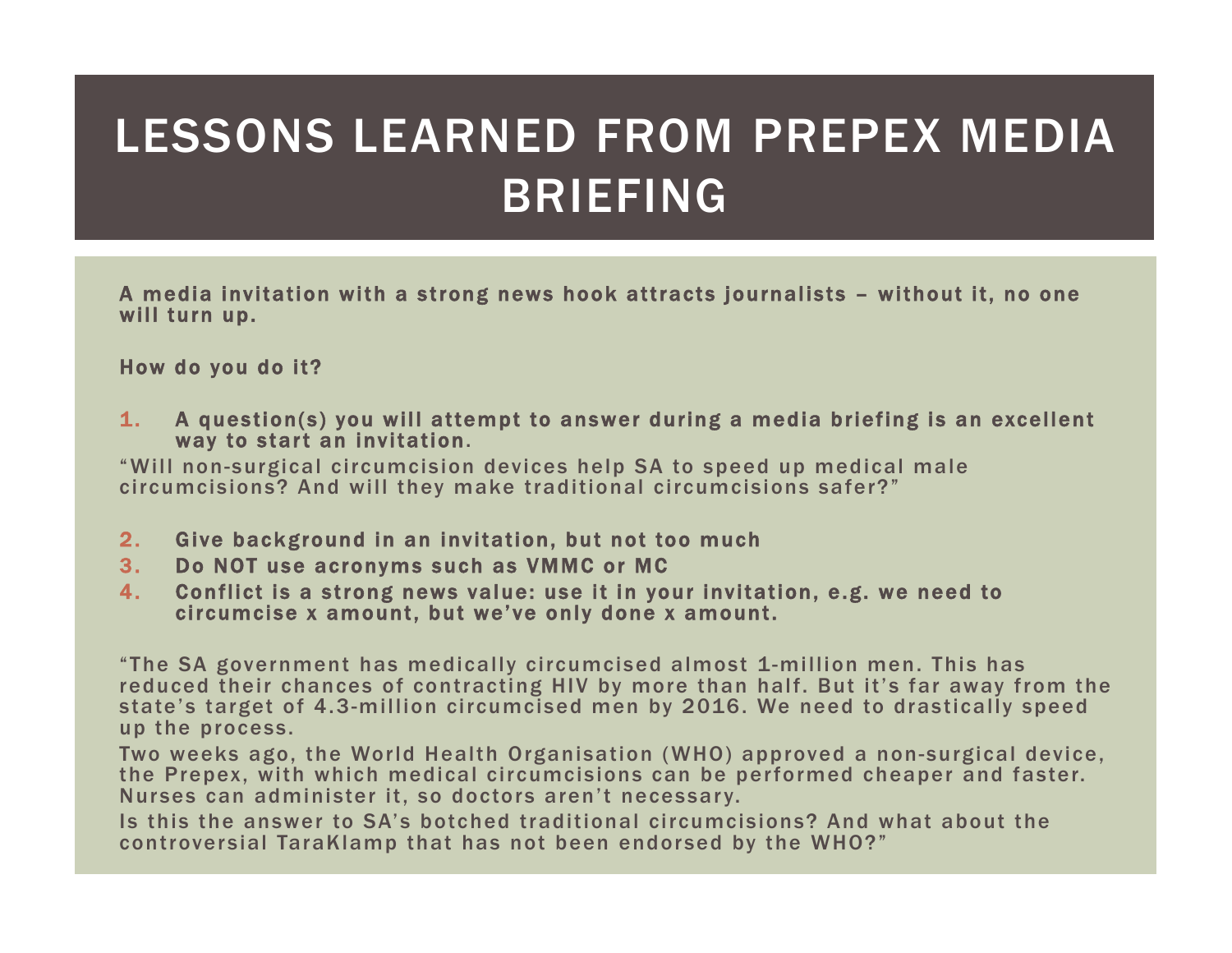## LESSONS LEARNED FROM PREPEX MEDIA BRIEFING

■ 5. Tell journalists what they're going to get from the briefing rather than merely providing names of speakers that they may not be familiar with.

"Come and hear how our government plans to use the Prepex. The head of the health department's HIV directorate, Dr Thobile Mbengashe, will talk about pilot sites to be launched within the next two months. Learn from a medical doctor how the Prepex works, and from a community worker how traditional communities are expected to react to this device."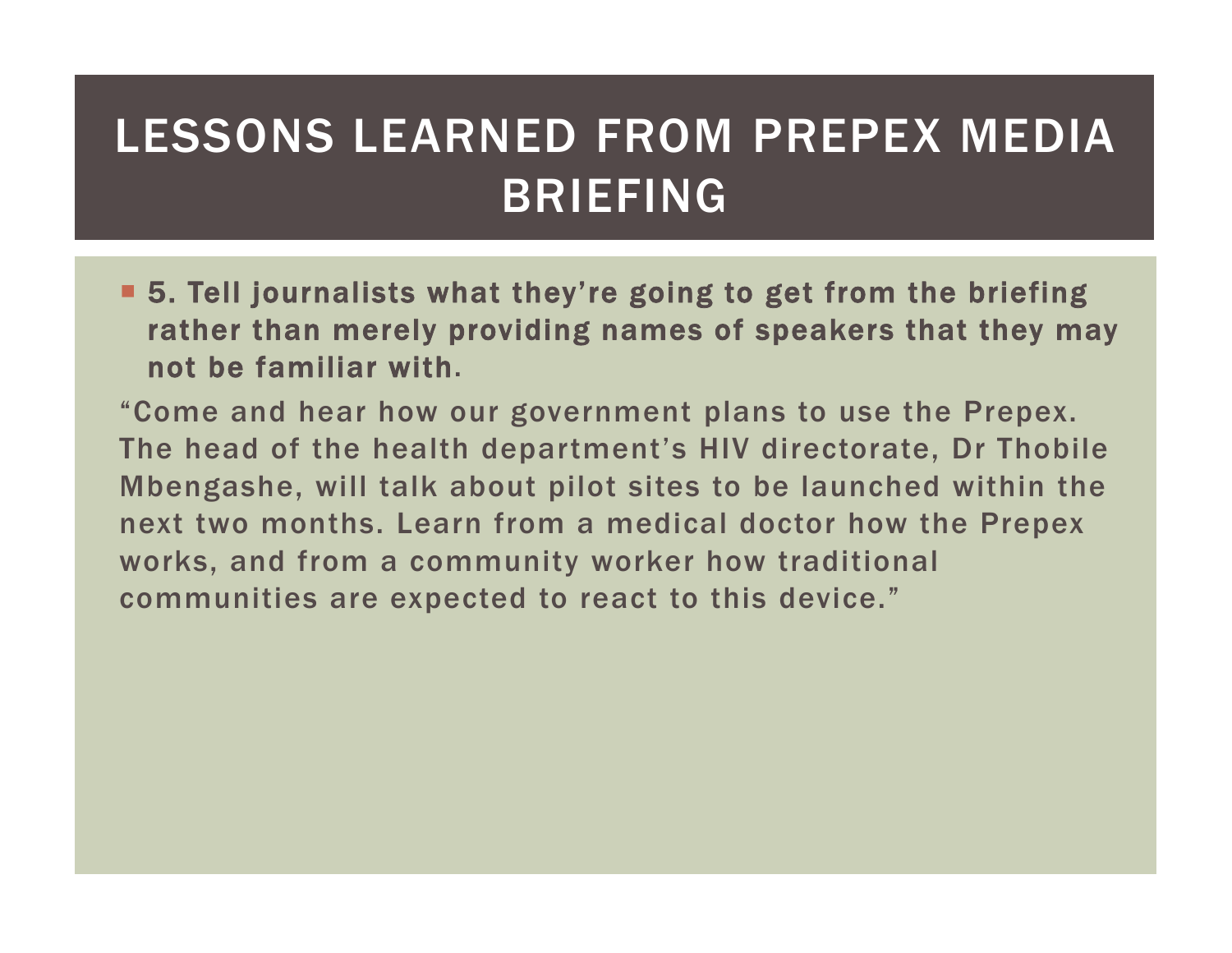# **Example: Sometime: Download Britannic Example: Don't Like This Example: Don't Like This Experiment in the Unit Non-Surgical Devices for VMN**

**SA AIDS 2013** 

Tuesday, 18 June

 $11am-1pm$ 

Official Media Room

International Convention Ct

**RSVP: Amy Green** 



from KZN's controversial Tara Klamp: they've gone thro WHO approved trials and have been proven to be safe

Will our government be using these devices? And could

### The World Health Organisation (WHO) recently endorse non-surgical device that has the potential to make medic circumcision easier to implement and will likely approve device in coming months. These devices don't have to I administered by doctors and surgical theatres aren't nee

These devices may make it possible to circumcise more them to reduce their chance of getting infected with HIV any G@mg.co.za: HIV infection by at least 60%.<br>The PrePex (from Israel) and Shang Ri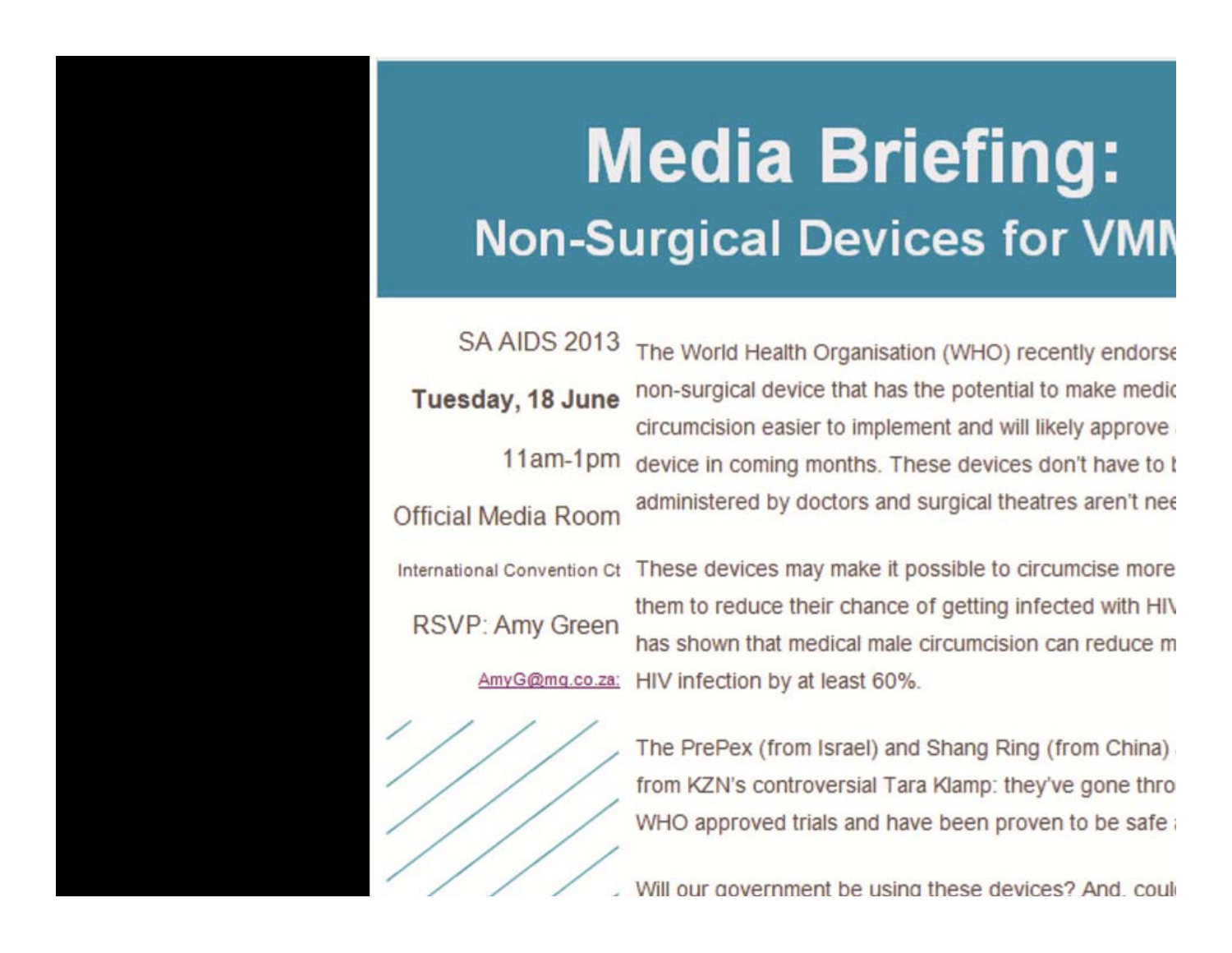### LESSONS LEARNED

- **2. Providing access to accurate information is NOT ENOUGH.** Journalists need mentoring.
- Many stories appeared in the media as a result of our media briefing, but there were several with inaccurate information ("painless" device, "replacing" the TaraKlamp, one of two devices pre-approved by the WHO)
- What we would have done differently:
- Ask the doctors to stay behind for longer
- Provide journalists with mentors (e.g. Internews in Kenya does this), e.g. doctors who can be consulted re accuracy or experienced health journalists/trainers who could assist them with writing/producing stories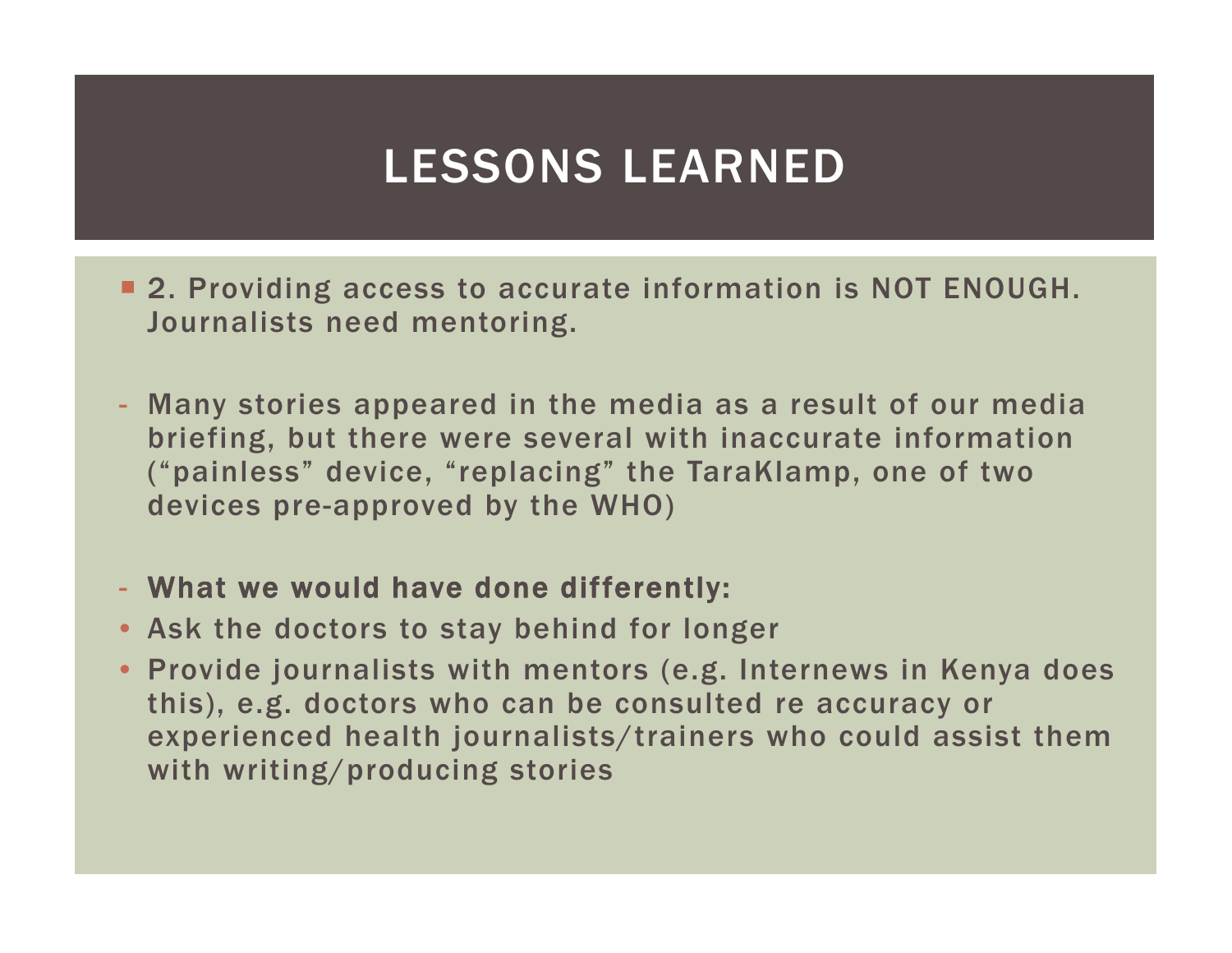# WHAT DO YOU DO WHEN JOURNALISTS GET IT WRONG?

- What if you were quoted inaccurately or if a reporter interpreted medical information inaccurately?
- Phone the journalist first
- Letter to the editor/journalist
- Request for corrections in online stories
- Comment online
- Right of reply
- If you don't know the answer to a question: don't guess.
- Journalists have DEADLINES. If you don't respect them, you won't be quoted and journalists will stop contacting you.